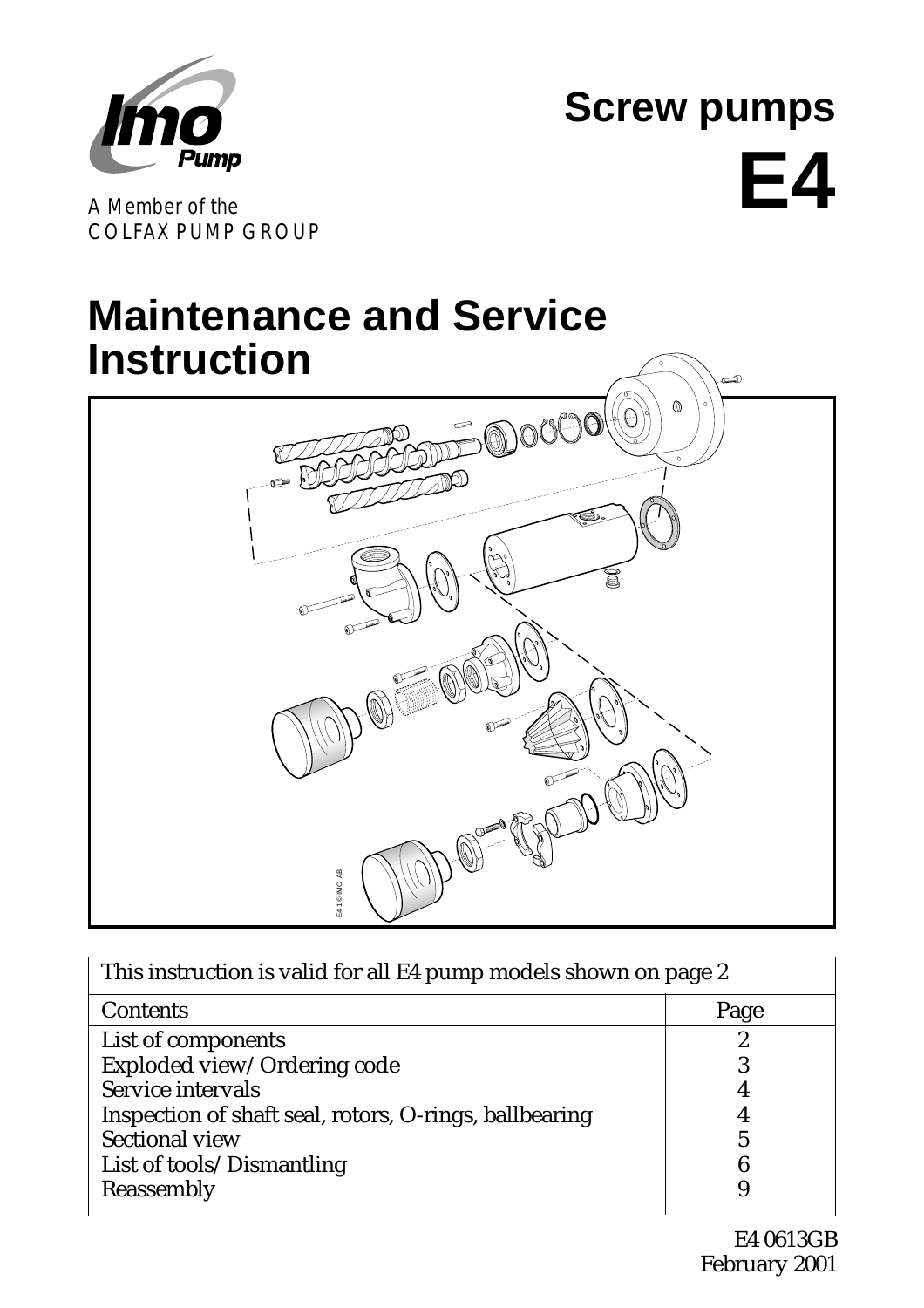**Before commencing any work, read this instruction carefully! Failure to comply with these instructions may cause damage and personal injury! !**

For more information about the pumps identification code, technical data and performance we refer to the E4 Product description.

Fore more information about the pumps installation, start-up and trouble shooting we refer to the Imo Installation and Start-up instruction for medium and high pressure pumps.

#### **List of components**

Valid for all E4 pumps, size 025-070. Rotor lead and Generation: K1, N1, L1, K4, N4, L4

L Y E R V B J T E

With version codes:  $\begin{bmatrix} 1 & \mathbf{F} & \mathbf{F} & \mathbf{F} & \mathbf{F} & \mathbf{F} & \mathbf{F} & \mathbf{F} & \mathbf{F} & \mathbf{F} & \mathbf{F} & \mathbf{F} & \mathbf{F} & \mathbf{F} & \mathbf{F} & \mathbf{F} & \mathbf{F} & \mathbf{F} & \mathbf{F} & \mathbf{F} & \mathbf{F} & \mathbf{F} & \mathbf{F} & \mathbf{F} & \mathbf{F} & \mathbf{F} & \mathbf{F} & \mathbf{F} & \math$ the 4 columns. Also valid for pump options A101, A141.

#### *Example of pump designations std: E4 025L4 LRBE*

|      |                         |                | Spare parts set:                  |                                               |                      |                                |                         |
|------|-------------------------|----------------|-----------------------------------|-----------------------------------------------|----------------------|--------------------------------|-------------------------|
|      | Pos No Denomination     | Qty            | G031<br><b>Bearing</b><br>element | $\overline{\mathbf{G}}$ 050<br>Radial<br>seal | G055<br>Joint<br>kit | G102<br><b>Pump</b><br>element | $Re-$<br>marks          |
| 102  | Power rotor             | $\mathbf{1}$   |                                   |                                               |                      | $\mathbf x$                    | $\mathbf{1}$            |
| 113  | Key                     | $\mathbf{1}$   |                                   |                                               |                      | X                              |                         |
| 122  | <b>Ball bearing</b>     | 1              | $\mathbf x$                       |                                               |                      | $\mathbf x$                    |                         |
| 124  | <b>Retaining ring</b>   | $\mathbf{1}$   | $\mathbf{X}$                      |                                               |                      | $\mathbf x$                    |                         |
| 124A | Support washer          | 1              | $\mathbf{x}$                      |                                               |                      | $\mathbf x$                    |                         |
| 202  | Idler rotor             | $\overline{c}$ |                                   |                                               |                      | $\mathbf{x}$                   | $\mathbf{1}$            |
| 382  | <b>Screw</b>            | 4              |                                   |                                               |                      |                                |                         |
| 401  | Pump body               | $\mathbf{1}$   |                                   |                                               |                      | $\mathbf x$                    |                         |
| 423  | $O$ -ring               | 1              |                                   |                                               |                      |                                | $\sqrt{5}$              |
| 427  | Split flange            | $\overline{c}$ |                                   |                                               |                      |                                | $\overline{5}$          |
| 427A | Weld stud               | 1              |                                   |                                               |                      |                                | $\overline{5}$          |
| 428  | <b>Screw</b>            | 4              |                                   |                                               |                      |                                | $\overline{5}$          |
| 428A | Washer                  | 4              |                                   |                                               |                      |                                | $\overline{5}$          |
| 451  | <b>Screw</b>            | $\overline{4}$ |                                   |                                               |                      |                                |                         |
| 451A | Washer                  | $\overline{4}$ |                                   |                                               |                      |                                |                         |
| 453  | <b>Screw</b>            | 2/4            |                                   |                                               |                      |                                | 3                       |
| 453A | Washer                  | 4              |                                   |                                               |                      |                                | 7                       |
| 455  | <b>Screw</b>            | $\overline{c}$ |                                   |                                               |                      |                                | $\overline{\mathbf{4}}$ |
| 463  | Plug                    | 1              |                                   |                                               |                      | $\mathbf X$                    |                         |
| 463A | T-ring                  | 1              |                                   |                                               |                      |                                |                         |
| 489  | <b>Strainer</b>         | 1              |                                   |                                               |                      |                                | 8                       |
| 489A | Distance ring           | $\mathbf{1}$   |                                   |                                               |                      |                                | $\sqrt{2}$              |
| 491  | <b>Nut</b>              | 1/2            |                                   |                                               |                      |                                | $6\phantom{1}6$         |
| 501  | <b>Connecting frame</b> | $\mathbf{1}$   |                                   |                                               |                      |                                |                         |
| 506  | Gasket                  | 1              |                                   |                                               | $\mathbf x$          |                                |                         |
| 509  | Radial seal             | $\mathbf{1}$   |                                   | $\mathbf{x}$                                  |                      |                                |                         |
| 514  | <b>Retaining ring</b>   | 1              |                                   |                                               |                      | $\mathbf x$                    |                         |
| 551  | Inlet chamber           | $\mathbf{1}$   |                                   |                                               |                      |                                | $\boldsymbol{7}$        |
| 556  | Gasket                  | $\mathbf{1}$   |                                   |                                               | $\mathbf X$          |                                | $\overline{7}$          |

#### **Remarks**

- 1. CCW-rotation version pos no 101, 201
- 2. Valid for xxTE sizes 045
- 3. Valid for xxBE: 2 pieces and xxJE 4 pieces
- 4. Valid for xxBE
- 5. Valid for xxJE sizes 052-070
- 6. Valid for xxJE sizes 025-045: 2 pieces and sizes 052-060: 1 piece.
- 7. Valid for xxJE and xxBE
- 8. Valid for xxTE and xxJE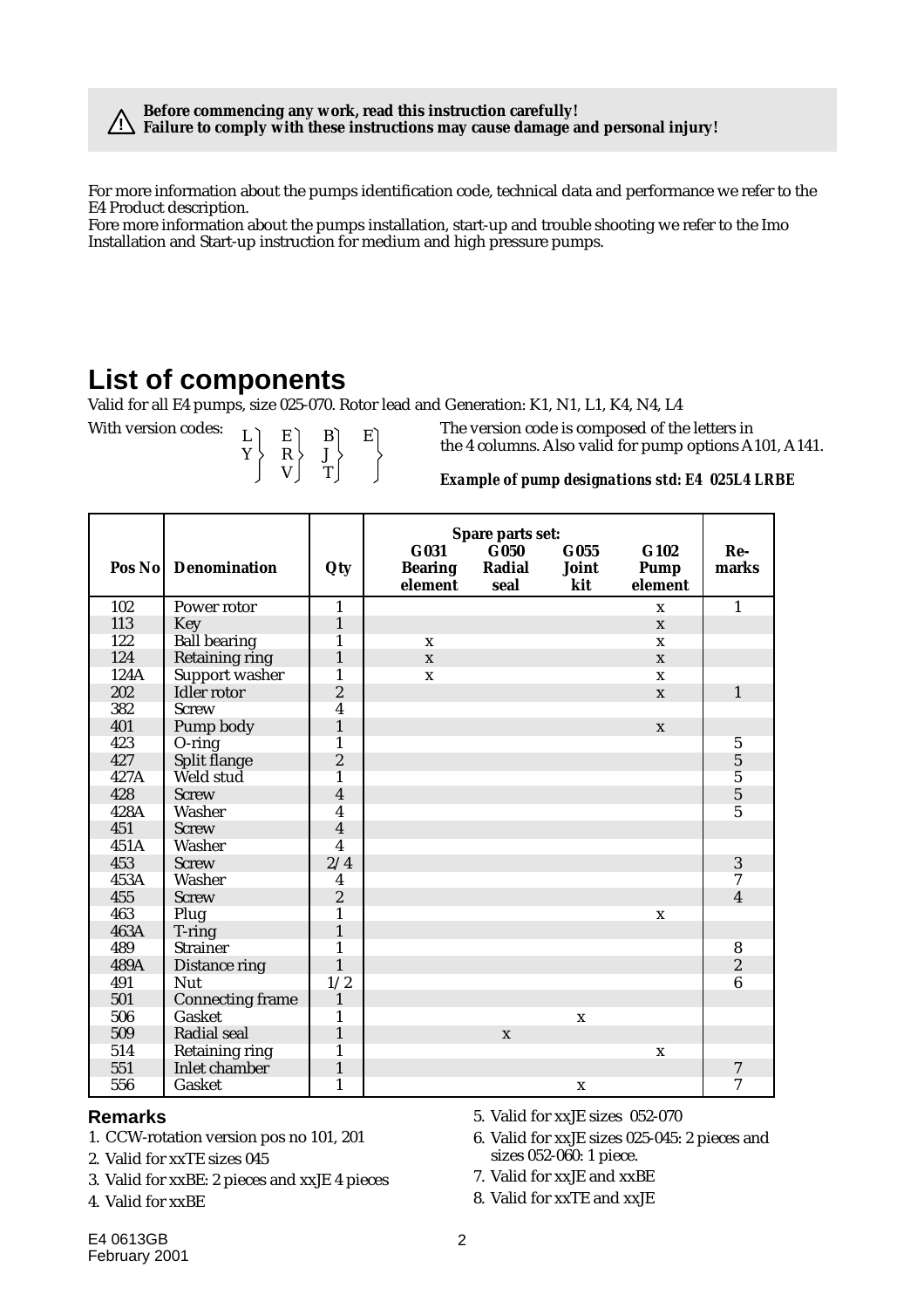#### **Exploded view**



#### **Ordering code**

| Pos              |                                                                                                    | Part numbers, sizes |                  |                  |                  |                  |                  |                  |
|------------------|----------------------------------------------------------------------------------------------------|---------------------|------------------|------------------|------------------|------------------|------------------|------------------|
| no               | Spare part sets                                                                                    | 025                 | 032              | 038              | 045              | 052              | 060              | 070              |
| G102             | <b>Pump element CW rotation</b><br>Normal lead - pump N1<br>$-$ pump $K1$<br>Low-lead<br>- pump L1 | 140483<br>140491    | 140509<br>140517 | 140525<br>140533 | 140541<br>140558 | 140566<br>140574 | 141051<br>141069 | 141077<br>141085 |
| G031             | Bearing element                                                                                    | 144170              | 144170           | 144188           | 144188           | 144188           | 144196           | 144204           |
| G <sub>050</sub> | Radial seal<br>Version code xRxx<br>"<br>xVxx                                                      | 128009<br>188840    | 128009<br>188840 | 107680<br>173690 | 107680<br>173690 | 107680<br>173690 | 107680<br>173690 | 107680<br>173690 |
| G055             | Joint kit                                                                                          | 144212              | 144212           | 144212           | 144220           | 144238           | 144246           | 144253           |

#### **Recommendation**

Every shut down for service of a plant is costly. The time for repair should therefore be limited to a minimum, which can be accomplished by keeping a spare pump. The changed pump can later be repaired and then become the spare pump.

*Spare part sets:*

G055 Joint kit: for dismantling of the pump. Pump element: for repair after damage or greater wear.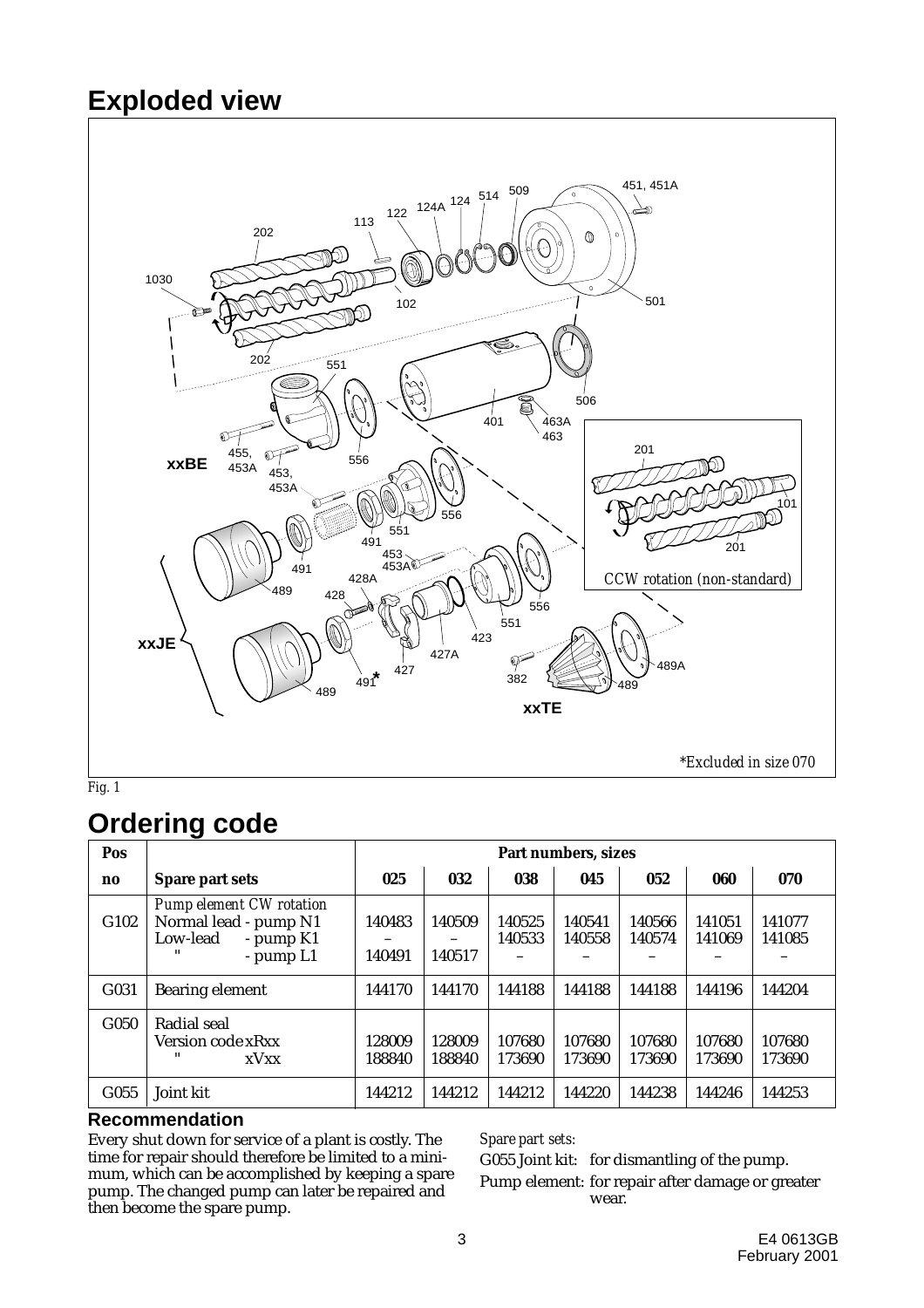### **Service intervals**

The intervals for inspection and replacement of wear parts vary greatly with the properties of the pumped liquid and can only be determined by experience. All internal parts of the E4-pump are lubricated by the pumped liquid. Pumping a liquid which contains abrasive materials, or a liquid that is corrosive, will significantly reduce service life and call for shorter service intervals.

Wear in the pump may be indicated by:

- **Vibration**
- Noise
- Loss of capacity
- Reduction in flow/pressure
- Leakage

We recommend planned inspection and overhaul at regular intervals, not exceeding 3 years.

### **Inspection of shaft seal**

An external visual inspection of the pump is advisable at least every two days to assure that the shaft seal is not leaking too much. Ten drops per hour can be considered as acceptable.

Excessively leaking shaft seals should be changed without delay.

#### **Inspection of rotors**

If the pump is not able to maintain the pressure, dismantle the rotor set by following the instructions at page 6-9.

Internal clearances in the pump, which are vital for its proper function, may have been affected by wear. Acceptable wear can be determined only by experience of the actual application. As a rule of thumb the following max clearance values may apply:

• Between rotor and bores or bushings: 0.2 mm

• Between rotor flanks: 0.2 mm

For light duties (low pressure, medium viscosity) even bigger clearances may be acceptable whilst for low viscosity/high pressure duties the limit will be lower.

Also check if there are major scratches on these parts. If needed replace the entire pump unit or reassemble by following the instructions at page 9-11.

#### **O-rings**

All O-rings found to be hard or damaged shall be replaced.

**If the pumps operating temperature exceeds 60°C let the pump cool off before any ! service, maintenance or dismantling work is commenced to avoid burn injury.**

- **All work carried out on the pump has to be performed in such a manner that risks for ! personal injury are observed!**
- **When handling liquids that may harm skin use gloves and/or protective clothing. !**

**When handling liquids which may involve fire hazards appropriate precautions to ! avoid danger are to be taken.**

**In case of failure for a system with elevated pressure, fluid jets may cause injury and/or damage. !**

**Oil leakage may make the floor slippery and cause personal injury. !**

### **Service for ball bearing**

The ball bearing may be damaged if hit by a sledgehammer or anything alike. Clean the ball bearing with white spirit when dismantled.



**! Before any maintenance work, ensure that the driver is deenergized and the pump hydraulically isolated.**

**Connecting and disconnecting of electric cables must be done only by personnel authorized to do such work.**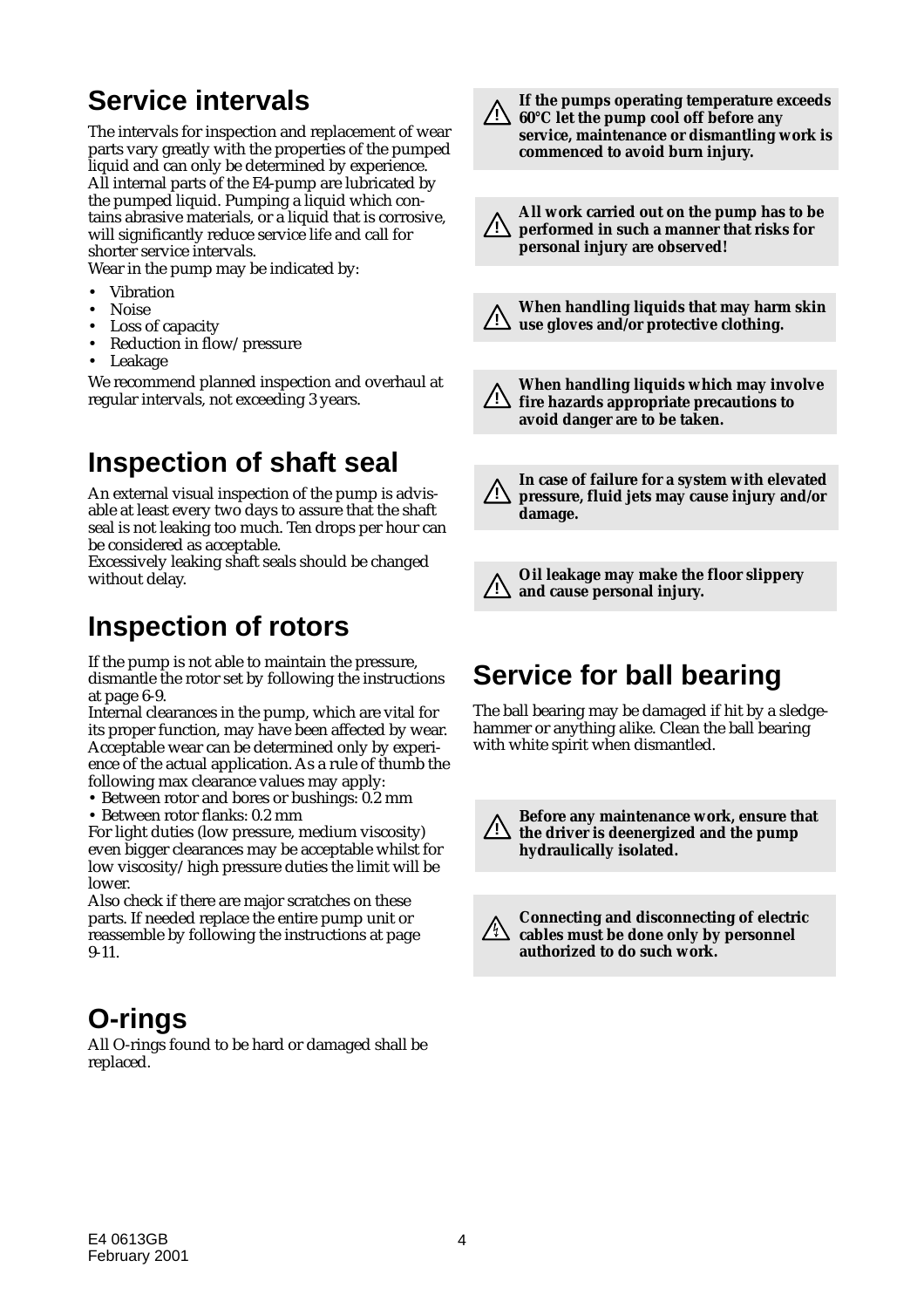### **Sectional view**



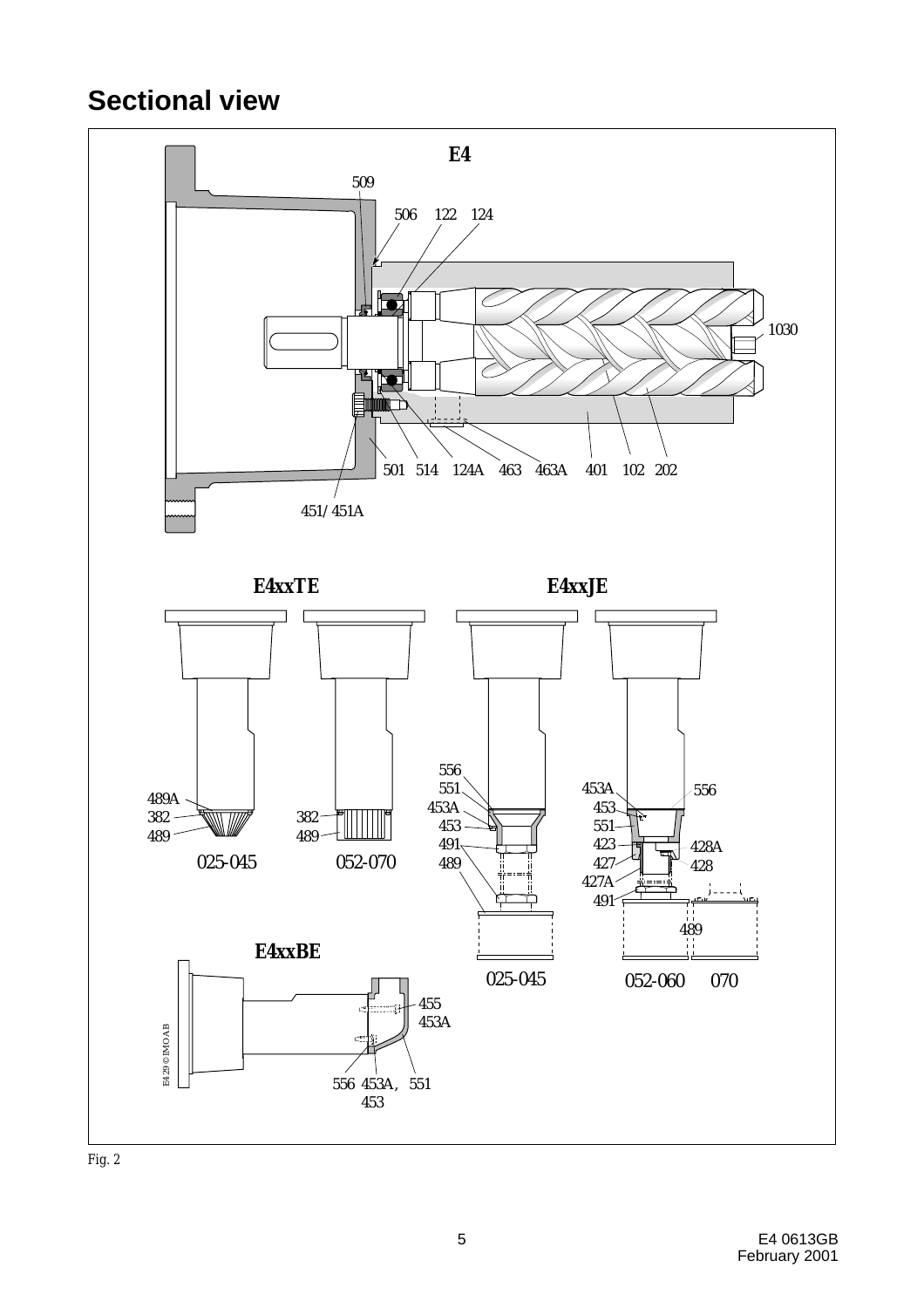### **List of tools necessary for dismantling/reassembly**





#### **Dismantling**





• Note the axial position of the shaft coupling.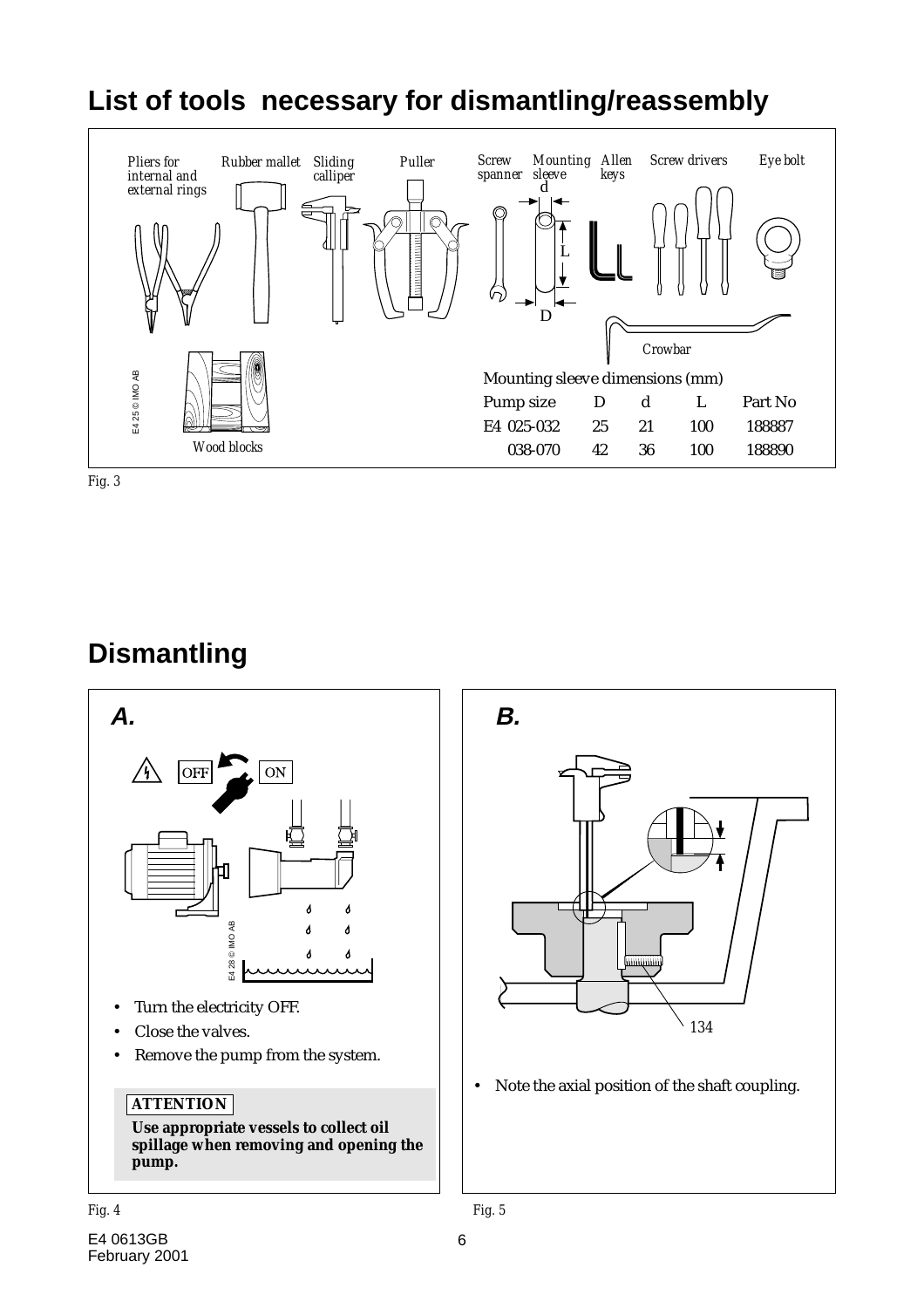



*Fig. 6 Fig. 7*

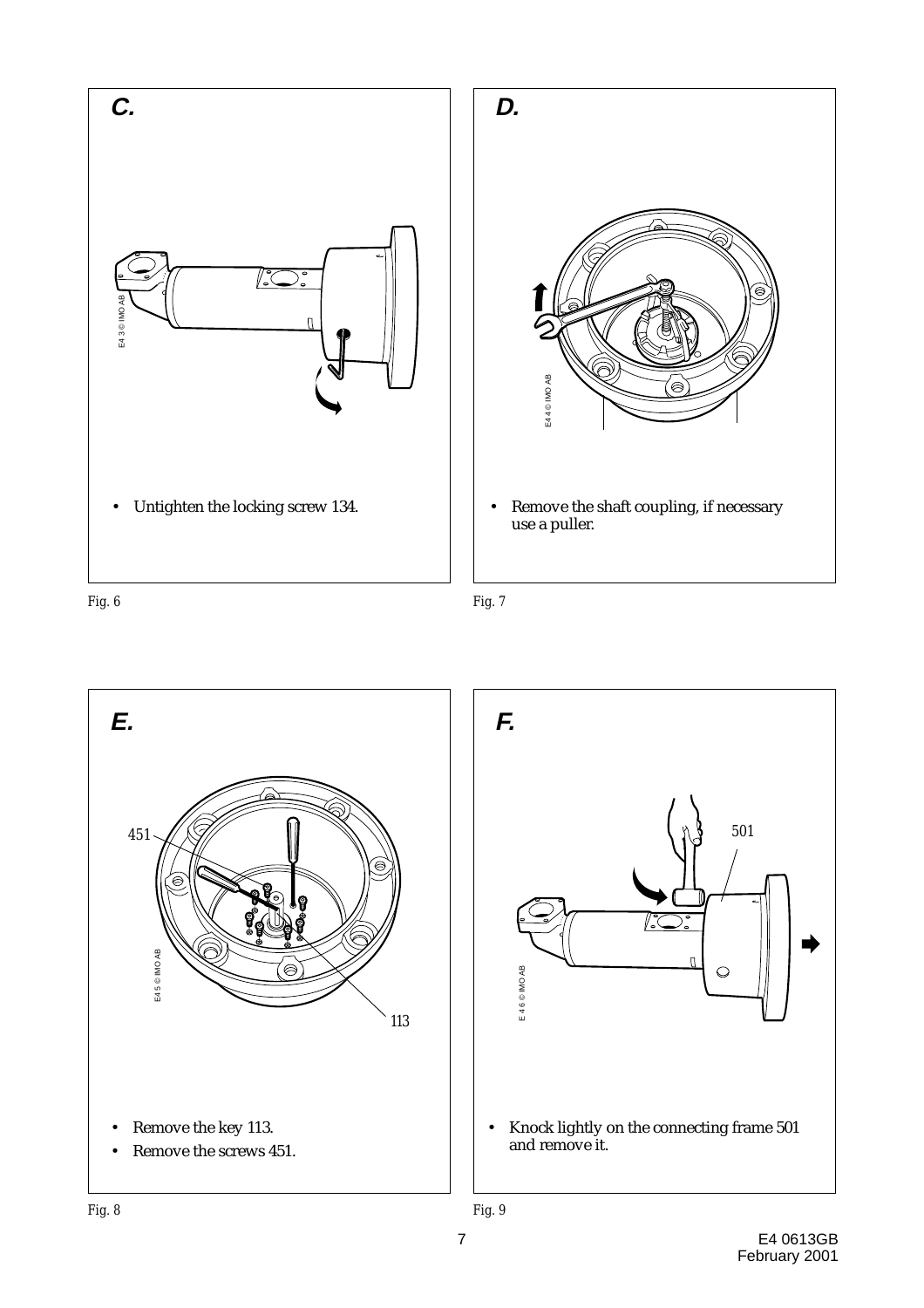

• Remove the gasket 506.















#### *Fig. 14*

*Fig. 12*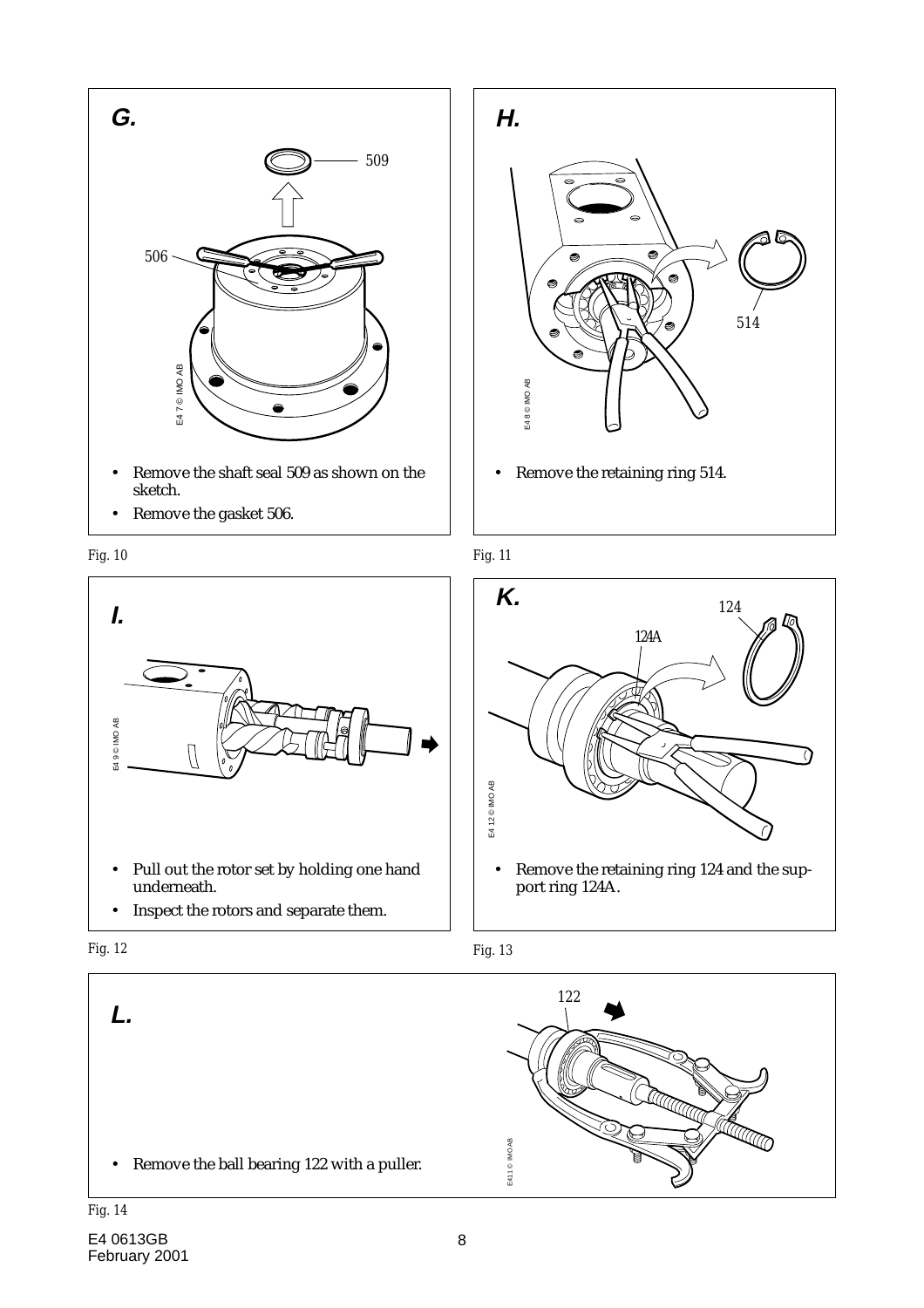### **Reassembly**



*Fig. 15 Fig. 16*

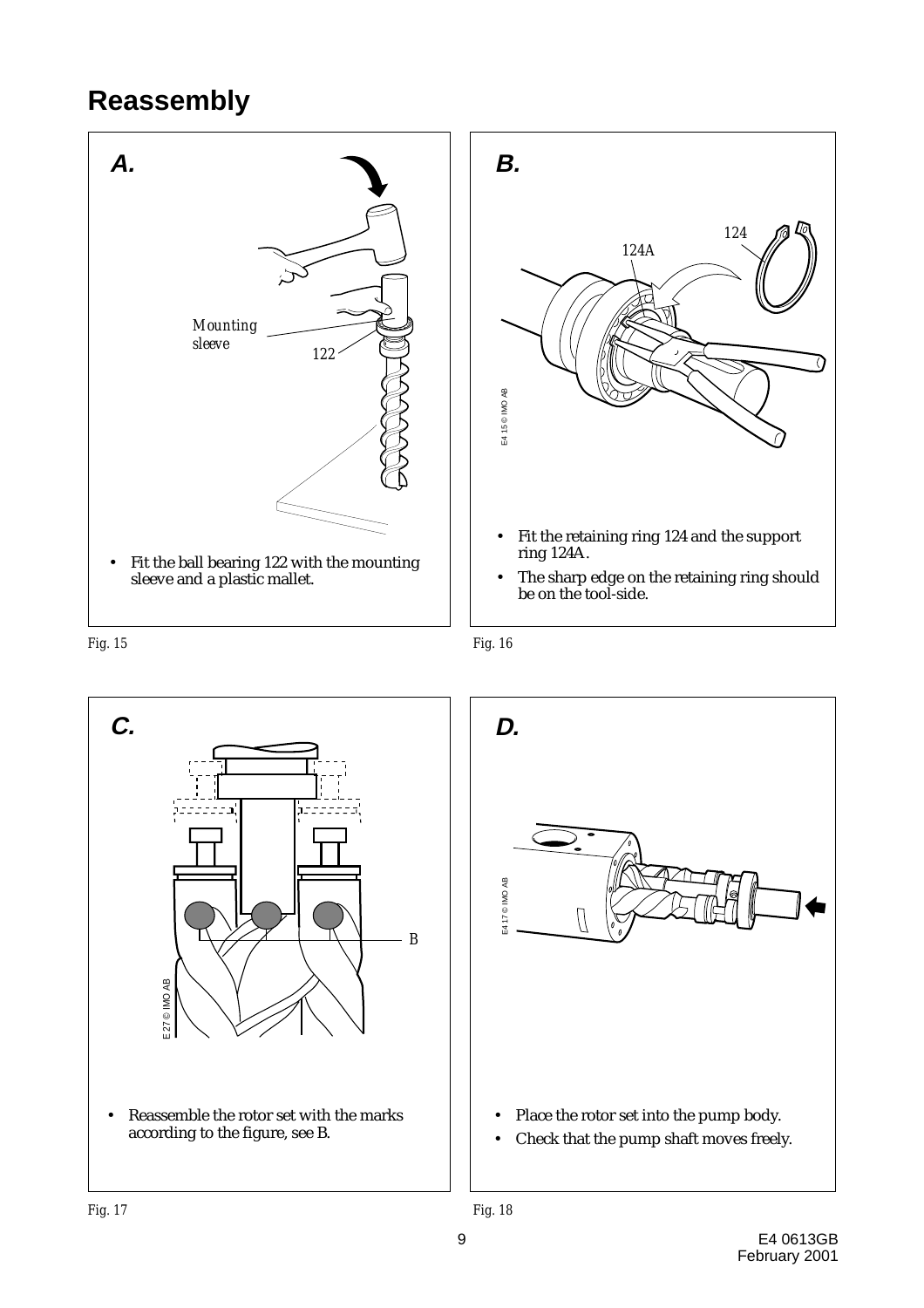



*Fig. 19 Fig. 20*